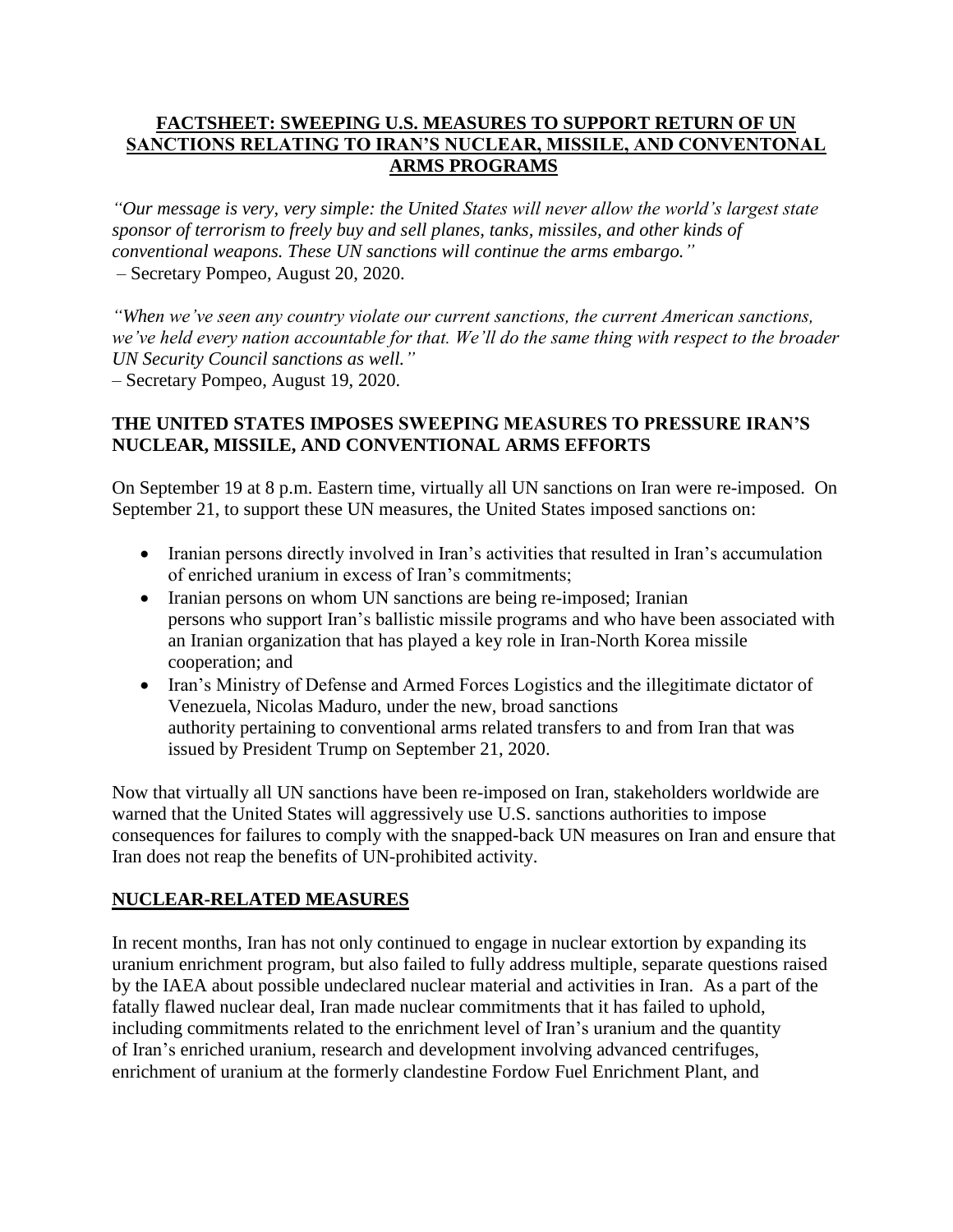accumulation of heavy water. These actions are unacceptable and underscore the continued threat posed by Iran's nuclear program to international peace and security.

On September 19, as a result of a U.S. initiative at the UN, UN nuclear-related restrictions on Iran snapped back, including a binding obligation on Iran to suspend all enrichment-related activities.

Today, the Departments of State, Treasury, and Commerce took coordinated action to increase pressure on Iran's nuclear program as a part of addressing this threat from the Iranian regime.

## **The Department of State designates, pursuant to E.O. 13382 (WMD Proliferators and Their Supporters), Hamid Reza Ghadirian and Ahmad Asghari Shiva'i, who are centrally involved in Iran's uranium enrichment centrifuge operations.**

Hamid Reza Ghadirian is a Group Director in the Atomic Energy Organization of Iran (AEOI). Ghadirian has supported the installation of advanced uranium enrichment centrifuges and has supported the installation of uranium enrichment centrifuges that are used to increase Iran's enriched uranium stockpile. Ghadirian has arranged for the delivery of items needed to assemble Iranian centrifuges and has supervised centrifuge testing activities to ensure such centrifuges would work as intended. Ghadirian has participated in Iranian centrifuge operations that have resulted in Iran accumulating a stockpile of low enriched uranium in excess of that permitted by Iran's JCPOA commitments.

Ahmad Asghari Shiva'i is the head of the TESA (the Iran Centrifuge Technology Company) Kashan Complex. In 2011, the State Department designated TESA pursuant to E.O. 13382. The TESA Kashan Complex, of which Shiva'i is the head, is located at AEOI's Natanz Uranium Enrichment Facility and is responsible for uranium gas centrifuge machine assembly, installation, and startup.

## **The Department of the Treasury designates, pursuant to E.O. 13382, Pezhman Rahimian, Behrouz Kamalvandi, the Nuclear Science and Technology Research Institute (NSTRI), Mesbah Energy Company, the Advanced Technologies Company of Iran (IATC), Javad Karimi Sabet, and Mohammad Qannadi.**

Pezhman Rahimian is AEOI Deputy Head for Raw Material and Nuclear Fuel and the Managing Director of Iran's Nuclear Fuel and Raw Materials Production Company. Rahimian has been involved in activities related to domestic manufacturing of fuel for Iranian nuclear reactors.

Behrouz Kamalvandi is the spokesman for AEOI. Kamalvandi has played a central role in Iran's nuclear extortion, including threatening Europe that if it did not help Iran, then Iran would cease performing its nuclear commitments such that nothing would remain of the nuclear deal. NSTRI has research schools and laboratories related to plasma physics, nuclear fusion, and nuclear physics and accelerations.

Mesbah Energy Company is responsible for Iranian heavy water production.

UNSCR 2231 removed a number of individuals and entities from the UN sanctions list. During the five years that followed the adoption of UNSCR 2231, the Security Council failed to uphold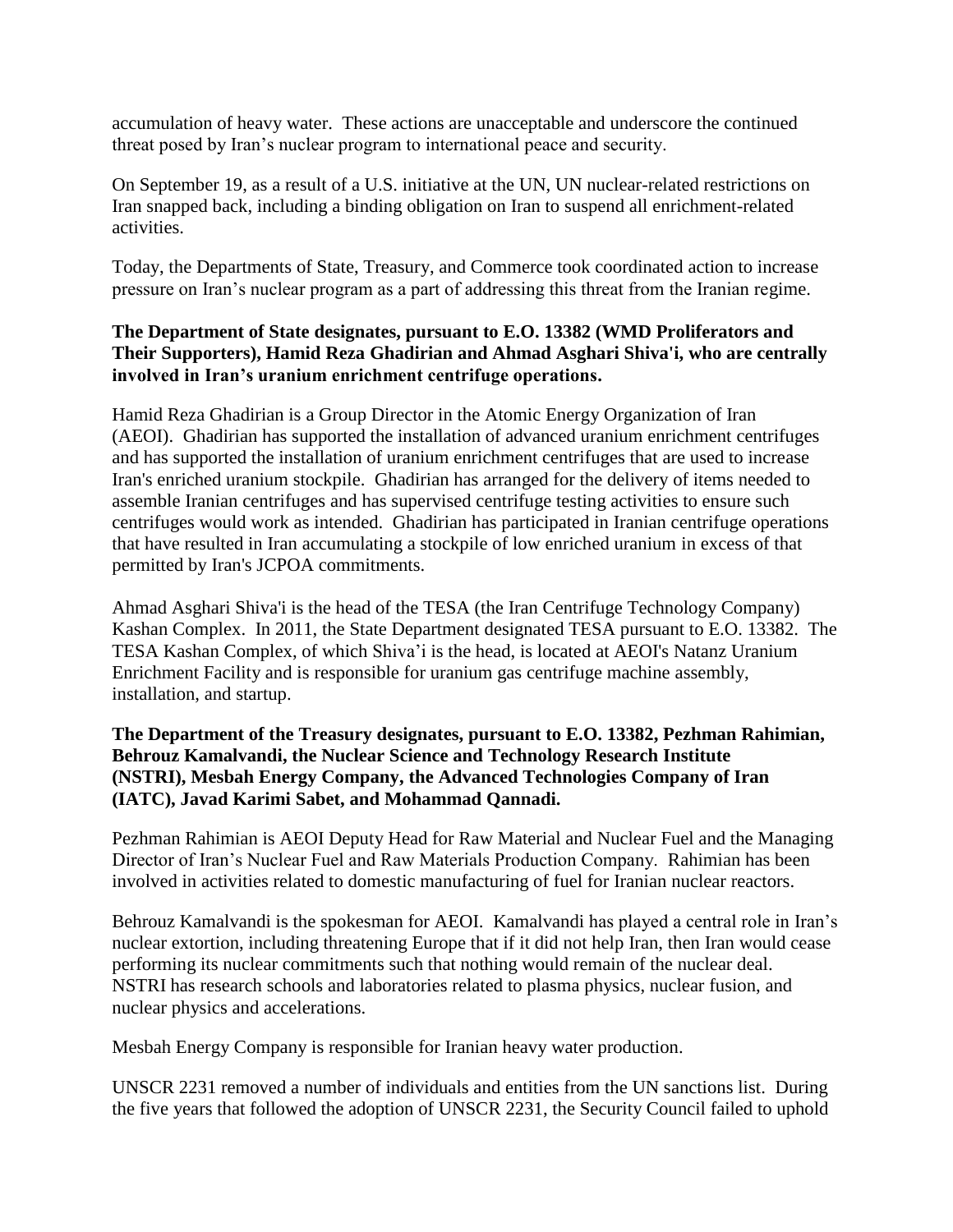its mission maintaining international peace and security with regard to Iran, and not a single individual or entity was designated for sanctions under UNSCR 2231 during this five-year period. Today, to underscore that the U.S. will use our authorities to reinforce vitally important sanctions imposed by the UN, the Treasury Department is designating Javad Karimi Sabet and Mohammad Qannadi, upon whom UN sanctions were reimposed on September 19.

Javad Karimi Sabet is an AEOI Deputy Head and the head of NSTRI. Among his responsibilities, Sabet works on nuclear fuel research.

Mohammad Qannadi is the AEOI Deputy Head of Nuclear Planning and Strategic Supervision.

NSTRI, Mesbah, and IATC are being designated for being owned or controlled by AEOI. Sabet, Kamalvandi, Rahimian, and Qannadi are being designated for acting for or on behalf of AEOI.

**The Department of Commerce adds five Iranian nationals to the Commerce Department's Entity List, which imposes specific U.S. license requirements for the export, reexport, or transfer of specific items. Specifically, Ahmad Nozad Gholik, Behnam Pouremadi, Hamid Sepehrian, Mojtaba Farhadi Ganjeh, and Sayyed Javad Ahmadi are being added to the Entity List for nuclear-related activities that are contrary to the national security and/or foreign policy of the United States.**

Behnam Pouremadi, Hamid Sepehrian, and Mojtaba Farhadi Ganjeh are associated with Iran's Jabber Ibn Hayan Laboratory (JHL), an AEOI lab that was designated by the UN Security Council in resolution 1803. Pouremadi has sought to acquire sensitive equipment and materials for AEOI using deceptive practices and obfuscation techniques. Ganjeh has worked with overseas Iranian procurement agents to acquire sensitive nuclear-related items, including Western items. He has also traveled overseas for training and has sought to obtain information in support of AEOI technical questions. Ahmad Nozad Gholik is associated with an AEOI subsidiary that implements various projects in the nuclear field and has worked with overseas Iranian procurement agents to procure sensitive items, including items that can be used in spent nuclear fuel reprocessing. Sayyed Javad Ahmadi is an AEOI employee who has traveled overseas for nuclear-related meetings.

# **MISSILE-RELATED MEASURES**

Iran's development and proliferation of ballistic missiles poses a critical threat to global security. The pace of Iran's missile launches and tests did not diminish after the adoption of UN Security Council Resolution (UNSCR) 2231, which weakened UN restrictions on Iran's missile program. On the contrary, Iran continues to prioritize its missile force development. In the past year and a half, Iran has launched over 50 ballistic missiles. Iran has provided missile capabilities to its partners and proxies in the region.

On September 19, as a result of U.S. action at the UN, legally-binding restrictions on Iran's missile program, including an obligation for Iran not to undertake any activity related to ballistic missiles capable of delivering nuclear weapons, including launches using ballistic missile technology, were snapped back.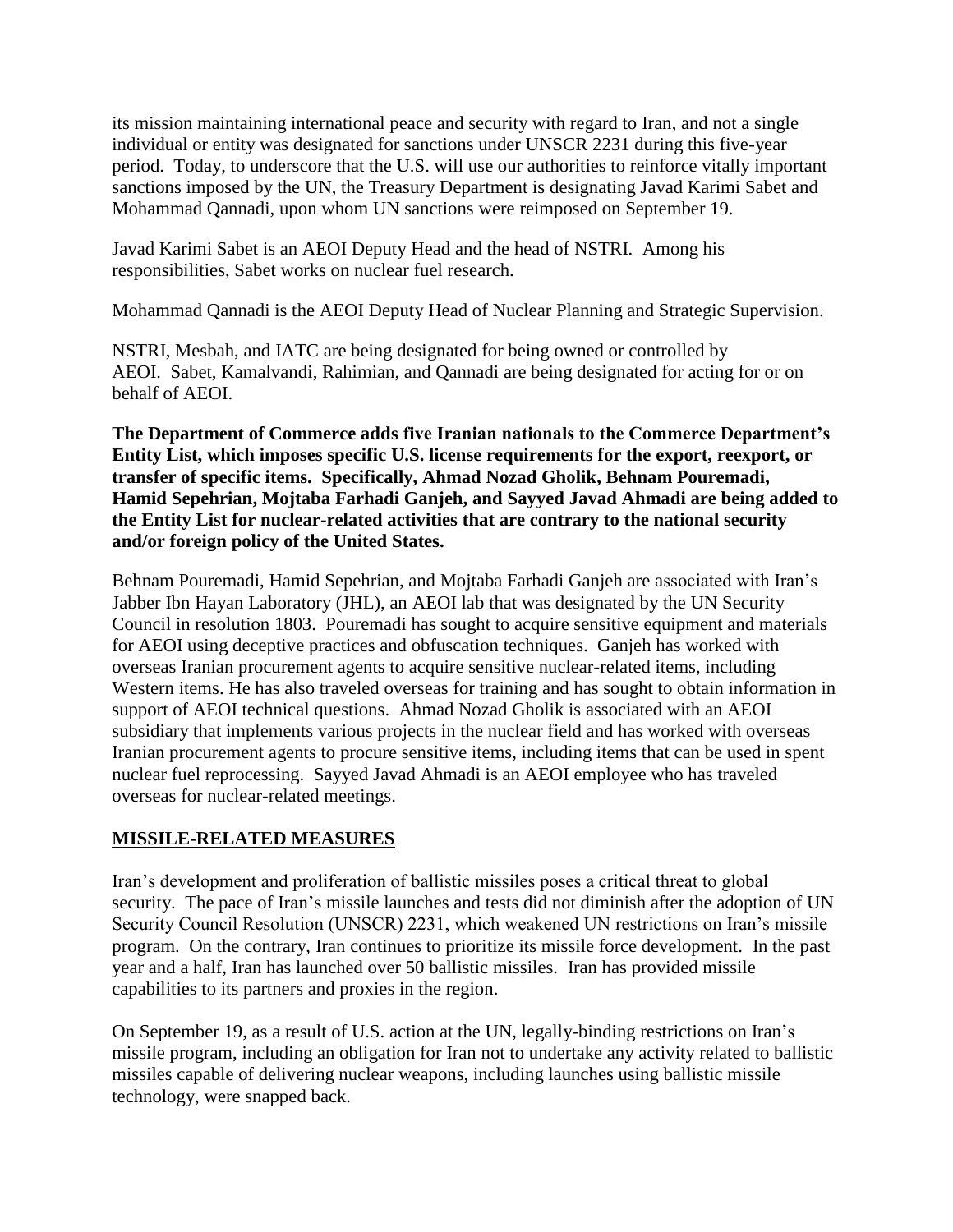**The Department of the Treasury designates two Iranian missile officials and updates the sanctions listings for another Iranian missile leader and key Iranian missile organization. One of Iran's Aerospace Industries Organization (AIO)'s subordinate organizations is the UN-designated Shahid Hemmat Industrial Group (SHIG), which is in charge of liquid-propellant ballistic missile development.**

Treasury is targeting this threat by designating Asghar Esma'ilpur and Mohammad Gholami pursuant to E.O. 13382. Esma'ilpur has served as the Director of SHIG's Shahid Haj Ali Movahed Research Center. He is currently a senior official in Iran's AIO. Mohammad Gholami was a long-time SHIG Shahid Haj Ali Movahed Research Center senior official. Both Esma'ilpur and Gholami participated in and supported the launch of a space launch vehicle that was launched with support and assistance from North Korean missile specialists.

Treasury is also updating the sanctions listing for SHIG's Shahid Haj Ali Movahed Research Center, which was designated pursuant to E.O. 13382 on January 17, 2016. SHIG's Shahid Haj Ali Movahed Research Center is also known as SHIG Department 7500 and is responsible for the integration, final assembly, and testing of liquid propellant ballistic missiles and space launch vehicles. The Shahid Haj Ali Movahed Research Center has played a key role in Iran-North Korea missile cooperation. Treasury is also updating the sanctions listing for Seid Mir Ahmad Nooshin, who was designated pursuant to E.O. 13382 on January 17, 2016 and who was previously the Director of SHIG and now serves as the Director of Iran's Aerospace Industries Organization. As the Director of SHIG, Nooshin was key to negotiations with the North Koreans on long-range missile development projects.

Treasury also designated a network of two entities and three individuals associated with the provision of support to SHIG. Iran-based Mammut Industries and Mammut Diesel are key producers and suppliers of military-grade, dual-use goods for Iran's missile program. Since the early 2000s, Mammut Industries has supported the production of ballistic missile equipment for Iran's AIO and SHIG. As of late 2019, Mammut Industries continued to support SHIG's production of ballistic missile equipment. Also being designated today are Mehrzad Ferdows, an owner and the CEO of Mammut Industries; Behzad Ferdows, another owner of Mammut Industries; and Mohammad Reza Dezfulian, who has acted or purported to act for or on behalf of Mammut Diesel.

## **CONVENTIONAL ARMS-RELATED MEASURES**

Iran has continued to defy the international community by providing arms to groups abroad in contravention of the UN arms embargo, including to terrorist organizations and Iranian partners across the Middle East, such as in Syria, Lebanon, Iraq, Yemen, and Bahrain. These groups use Iranian weapons, training, and funding to destabilize the region and spread violence. In addition to Iran's violation of the arms embargo with regard to Iran's support for armed groups, Iran has also continued to use its arsenal of conventional weapons to directly destabilize the Middle East, including Iran's brazen September 2019 attack on Saudi Arabia.